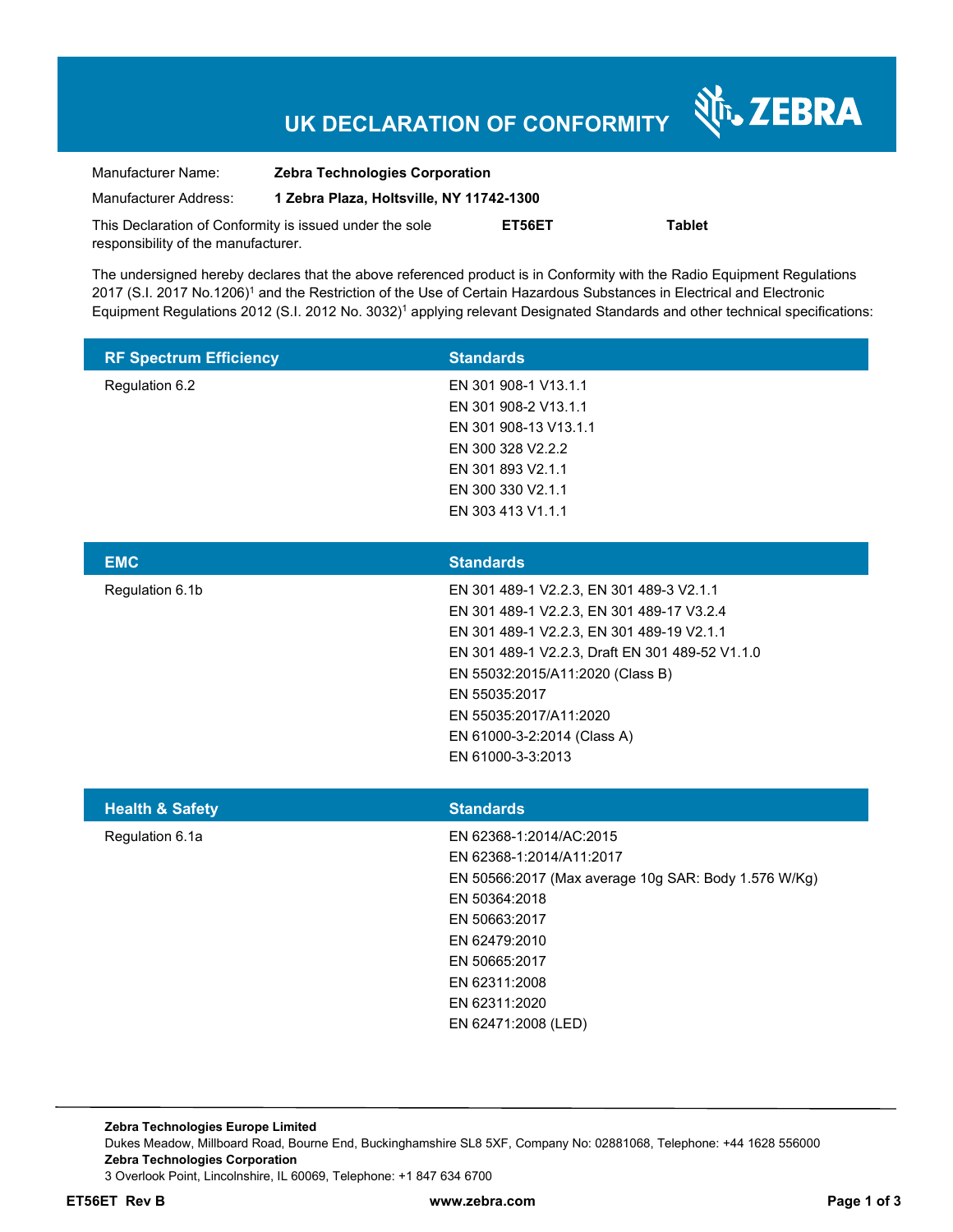# **UK DECLARATION OF CONFORMITY**



### **Environmental Standards**

Restriction of the Use of Certain Hazardous Substances in Electrical and Electronic Equipment Regulations

EN 50581:2012 EN IEC 63000:2018

With regard to the Radio Equipment Regulations 2017 (S.I. 2017 No.1206)<sup>1</sup>, the conformity assessment procedure referred to in regulation 41(4)(a) and detailed in Schedule 2 has been followed.

1 As amended by applicable EU withdrawal legislation implemented at the time of issuing this declaration

**Signed on behalf of Zebra Technologies Corporation** 

*(Signature of authorized person)* Marco Belli Rev: B مستقادة المستقادة المستقدمة المستقدمة المستقدمة المستقدمة المستقدمة المستقدمة المستقدمة المستقدمة Sr. Manager, Regulatory **Date: 1 December 2021** Control of the United States of the Date: 1 December 2021 Place: Bourne End, UK